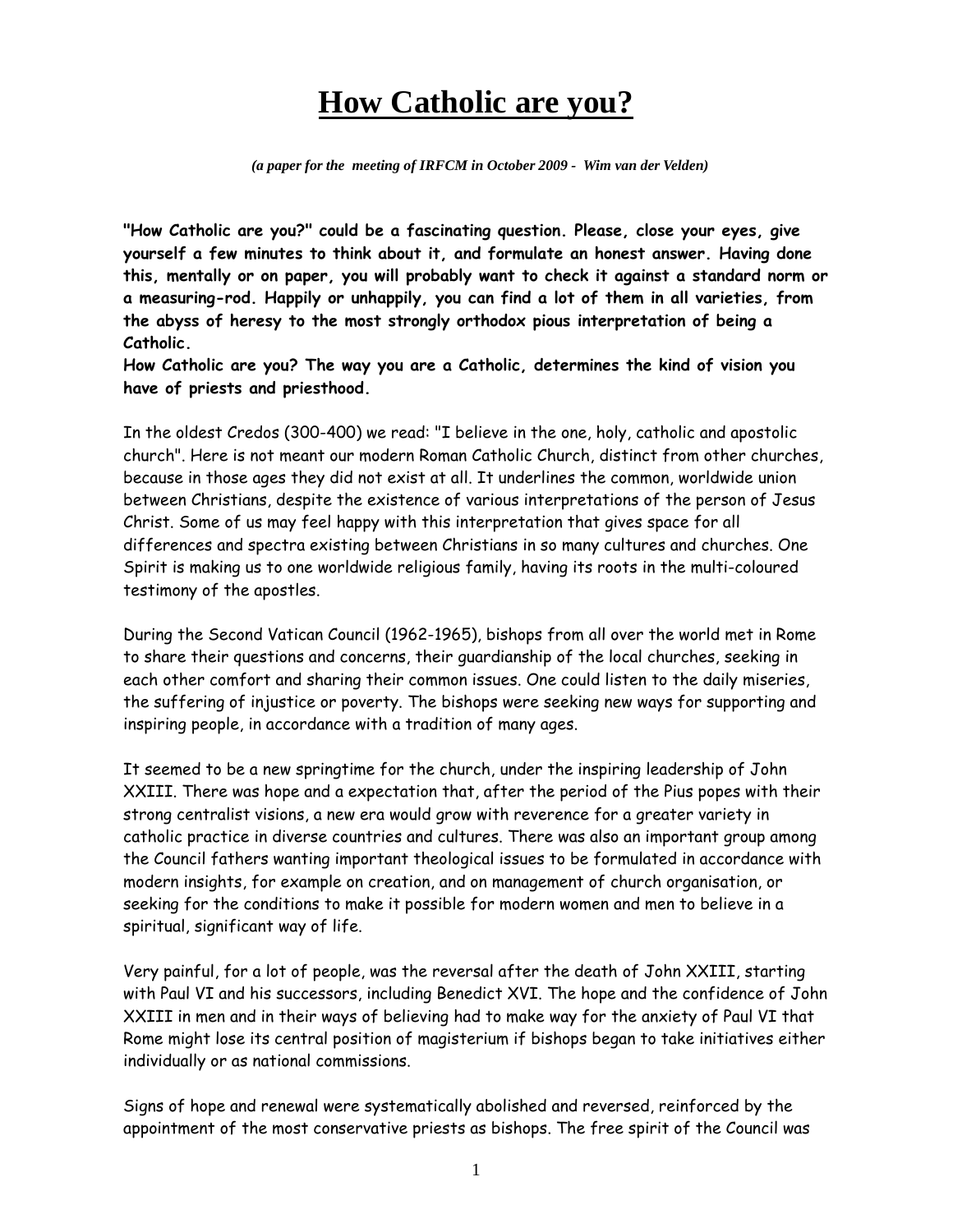to be put back into the bottle. Hopeful themes of the Council were contradicted by papal encyclicals and papal statements. Instead of a hopeful spring, a mournful autumn came followed by a cold winter.

From that moment on, polarization grew among Catholics. There were Rome-minded Catholics who accepted the totality of guidelines presented by the central magisterium. On the other hand, there were Catholics who were not that happy with this "Roman" interpretation. Remaining Christian or Catholic they tried to seek new ways.

There are those who see the whole of revelation as an unchangeable divine gift to mankind. This gift comes to us through the necessary mediation of the divinely structured church, through ordained bishops and ordained priests. Extra ecclesia nulla salus: there is no salvation outside the church.

There are other Catholics who see revelation as a progressive process in our world. They look to history; they try to explore how Jesus lived with his apostles; they explore the early history of the church, without dogmatic prejudices. As an example I quote Jan Nieuwenhuis, one of the authors of 'Church and Ministry' (Dutch Dominicans): "Jesus never chose any one to priest, neither did he ordain anyone. There was not one priest among the twelve; one was a publican (Mt 9:9; Lk 5:27). On the evening of the so-called last supper he broke the bread and passed round the cup with the words: " Do this in memory of me" (Lk 22:19). Through this gesture he used the old gesture of Melchisedeck that means: bless each other; act in justice; be at peace. That was the only election and sanctification."

Pope Benedict XVI has sent a letter to all Catholic priests in the world. On June 19, 2009, he inaugurated a "Year of the Priest". It is to be a year of prayer for the sanctification and renewal of the clergy. He appointed Saint John Mary Vianney, parish priest of Ars, France (1786-1859), as patron saint of parish priests worldwide. Vianney once said:

'Without the priest, the passion and death of our Lord would be of no avail. It is the priest who continues the work of redemption on earth. ... What use would be a house filled with gold, were there is no one to open its door? The priest holds the key to the treasures of heaven: it is him who opens the door: he is the steward of the good Lord; the administrator of His goods. ... Leave a parish for twenty years without a priest, and they will end by worshipping the beasts there. ... The priest is not a priest for himself, he is a priest for you.'

There are people who think it absolutely necessary to change the Church's doctrine. Thus the US (Episcopal) bishop John Shelby Spong calls for a 'New Reformation'. The following is a summary of his thoughts.

In the 16th century the Christian Church, which had been the source of much of the stability of the western world, entered a period of internal and violent upheaval. In time this upheaval came to be called the Protestant Reformation. The Reformation was not an attempt to reformulate the Christian faith for a new era. It was rather a battle over issues of Church order. The time had not arrived in which Christians would be required to rethink the basic and identifying marks of Christianity itself.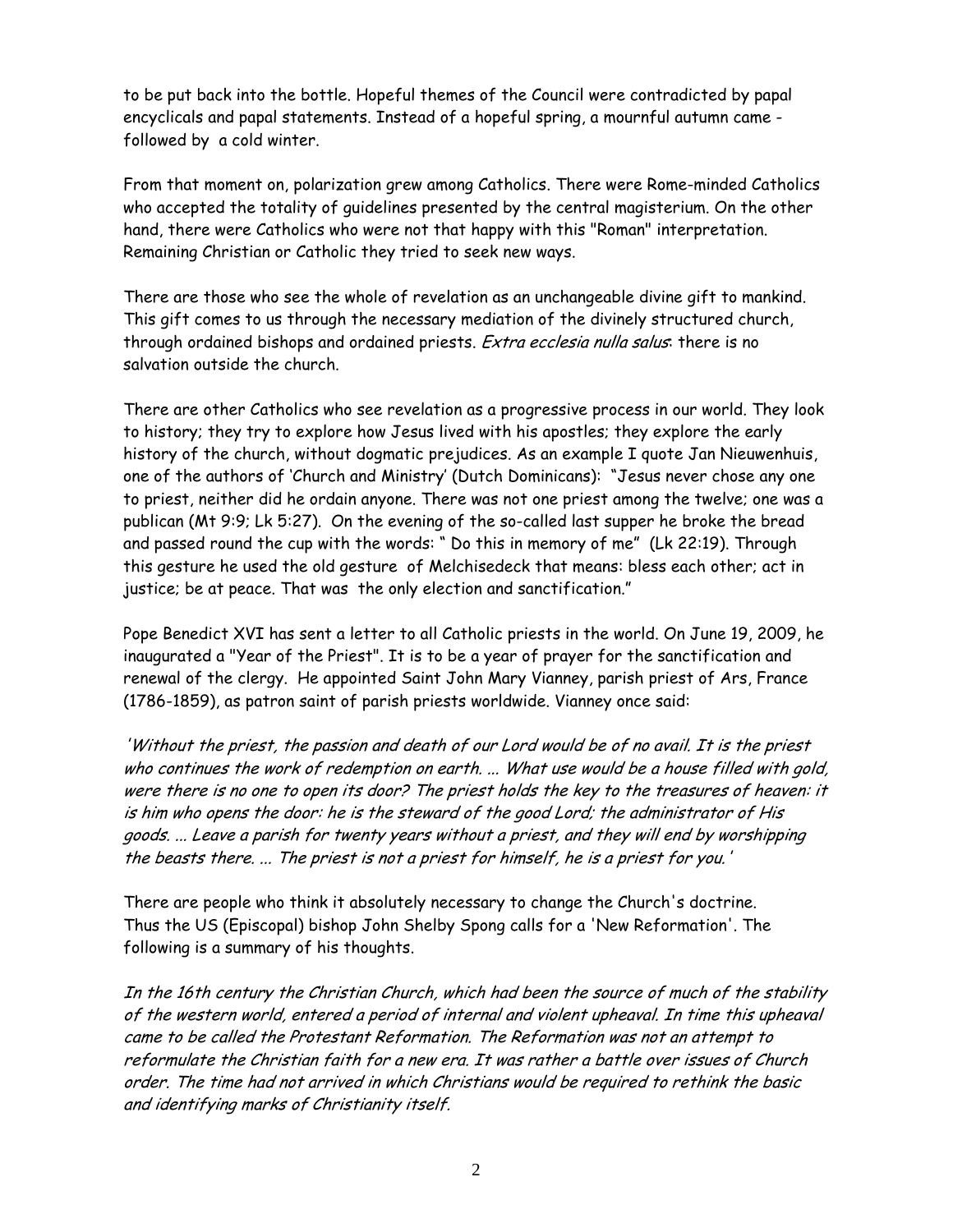It is my conviction that such a moment is facing the Christian world today. The very heart and soul of Christianity will be the content of this reformation. The debate which has been building for centuries has now erupted into public view. All the past ecclesiastical efforts to keep it at bay or deny its reality have surely failed and will continue to do so.

The need for a new theological reformation began when Copernicus and Galileo removed this planet from its previous supposed location at the center of the universe, where human life was thought to bask under the constant attention of a humanly defined parental deity. That revolution in thought produced an angle of vision radically different from the one in which the Bible was written and through which the primary theological tenets of the Christian faith were formed.

Martin Luther ignited the Reformation of the 16th century by nailing to the door of the church in Wittenberg in 1517 the 95 Theses that he wished to debate. I will post my theses on the Internet and send copies with invitations to debate them to the recognized Christian leaders of the world. My theses are far smaller in number than were those of Martin Luther, but they are far more threatening theologically. The issues to which I now call the Christians of the world to debate are these:

1. Theism, as a way of defining God, is dead. So most theological God-talk is today meaningless. A new way to speak of God must be found.

2. Since God can no longer be conceived in theistic terms, it becomes nonsensical to seek to understand Jesus as the incarnation of the theistic deity. So the Christology of the ages is bankrupt.

3. The biblical story of the perfect and finished creation from which human beings fell into sin is pre-Darwinian mythology and post-Darwinian nonsense.

4. The virgin birth, understood as literal biology, makes Christ's divinity, as traditionally understood, impossible.

5. The miracle stories of the New Testament can no longer be interpreted in a post-Newtonian world as supernatural events performed by an incarnate deity.

6. The view of the cross as the sacrifice for the sins of the world is a barbarian idea based on primitive concepts of God and must be dismissed.

7. Resurrection is an action of God. Jesus was raised into the meaning of God. It therefore cannot be a physical resuscitation occurring inside human history.

8. The story of the Ascension assumed a three-tiered universe and is therefore not capable of being translated into the concepts of a post-Copernican space age.

9. There is no external, objective, revealed standard writ in scripture or on tablets of stone that will govern our ethical behaviour for all time.

10. Prayer cannot be a request made to a theistic deity to act in human history in a particular way.

11. The hope for life after death must be separated forever from the behaviour control mentality of reward and punishment. The Church must abandon, therefore, its reliance on guilt as a motivator of behaviour.

12. All human beings bear God's image and must be respected for what each person is. Therefore, no external description of one's being, whether based on race, ethnicity, gender or sexual orientation, can properly be used as the basis for either rejection or discrimination.